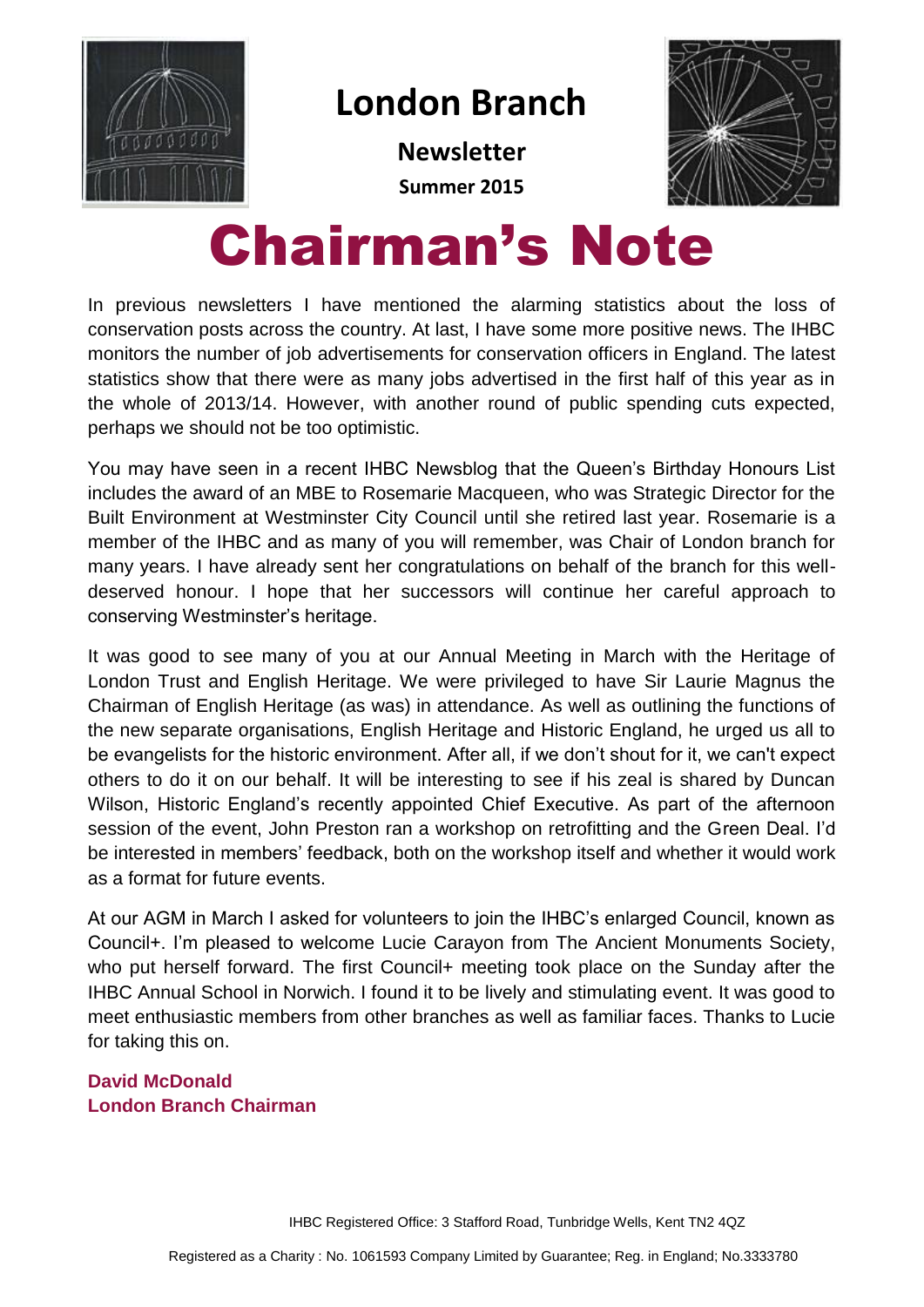### **HOLT / Historic England / IHBC Event**

### **Wednesday 4th March 2015**

On Wednesday 4<sup>th</sup> March, Westminster City Council kindly hosted the annual joint meeting for the London borough representatives and London amenity societies. Attendees came from the public, private and voluntary sectors allowing for a real mix of perspectives and experience. The range of talks was as varied as the attendees and provided real food for thought regarding the current hot topics for the historic environment in London.

The morning started, as usual, with a detailed introduction to the work of the Heritage of London Trust (HOLT) by its Chairman **Dudley Fishburn**, its new Director **Dr Nicola Stacey** and **Laura Norris**, Director of HOLT Operations (HOLT Ops), who updated attendees on the ongoing works at St George's Chapel in Woolwich. This building is a Grade II listed Victorian chapel and was the regimental chapel of the Royal Regiment of Artillery but was largely destroyed by a bomb in 1944 and left as a ruin. HOLT Ops have taken on the building and is working towards returning it to a community use. This was followed by a presentation by **John Walker**, Operational Director, Development Planning at Westminster City Council who discussed Westminster Council's current approach to development affecting heritage assets, particularly in light of the large number of designated heritage assets in the City and the development pressure it faces from high profile projects such as Crossrail.

The focus then turned to English Heritage in terms of its current work and future plans; as the meeting took place before the English Heritage 'split', there was a rousing speech by the Chairman of English Heritage (now Historic England), **Sir Laurie Magnus**, about the future of Historic England. **Dr Nigel Barker**, English Heritage Planning and Conservation Director, London, Chaired this part of the day and updated on the work of the London office of English Heritage and current cases. **Timothy Jones**, Principal Inspector of Historic Buildings and Areas London, introduced attendees to some new initiatives for the soon to be Historic England and which would shortly be consulted on. These included: fast track listing; listing enhancement; extended pre-application advice and screening surveys. **Rebecca Barrett**, Principal Adviser, Heritage at Risk, provided an overview of the wide range of projects the Heritage at Risk team is involved in, particularly including burial grounds. **Veronica Fiorato**, Designation Team Leader, provided examples of the diverse range of buildings which make up the Designation Team's casework and **Rachel McMillan**, Local Engagement Adviser, provided an update on the recently established London Conservation Officers' Group which will be a vital opportunity for Conservation Officers within London to discuss current issues.

The day was sponsored jointly by Nathaniel Lichfield & Partners (NLP) and The Prince's Regeneration Trust. NLP Senior Heritage Consultant, **Grant Lock**, advised that NLP were pleased to be able to support the day, provided attendees with an overview of recent heritage work by NLP across London and reflected that the sector seemed to be growing, including NLP's heritage team with the addition of a new Heritage Consultant, Amy Davidson, who was previously a Conservation Officer at War Memorials Trust.

Following lunch and the chance for attendees to take in the superb views across London from the Mayor's Reception Room, **Ellen Dempster**, Senior Projects Adviser from The Prince's Regeneration Trust set the tone for the afternoon session as she spoke about the updating and republishing of The Green Guide.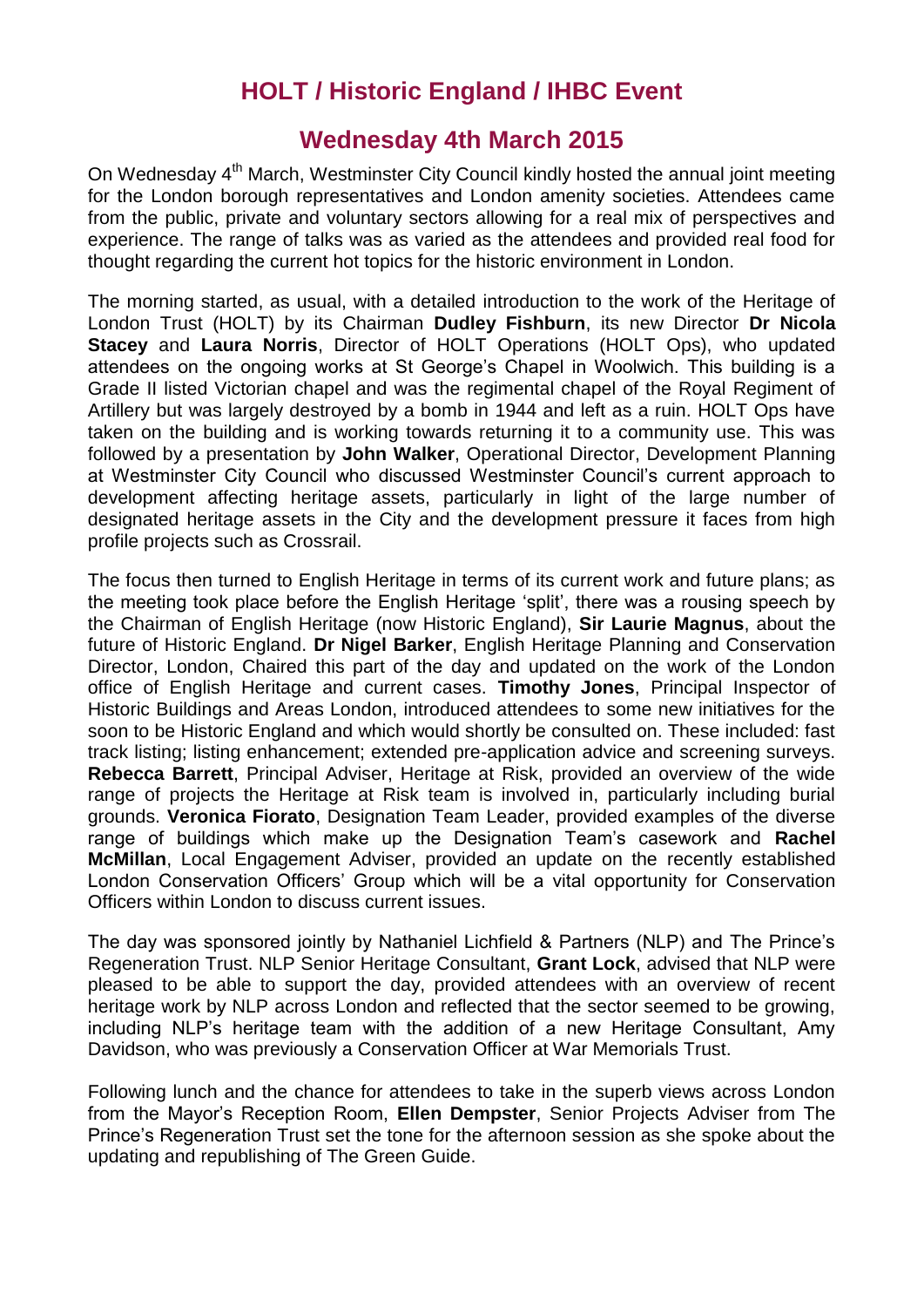The afternoon session was led by the IHBC London Branch and chaired by IHBC London Branch Chairman, **David McDonald**. The environmental theme continued with **John Preston**, Vice-Chair of the IHBC Policy Committee and member of the Sustainable Traditional Buildings Alliance Steering Group, who provided a comprehensive review of energy efficiency and historic buildings. As well as a helpful overview of relevant publications, one of the key points to come out of John's talk was that there needs to be greater understanding of traditional buildings from those making decisions about their energy efficiency. Following John's talk there was a workshop to discuss individual experiences of the practical implementation of energy efficiency improvements and what would help to make this simpler to manage at a local level. This workshop was followed by updates from the IHBC including **Mike Brown**, IHBC Chairman and **Kate Kendall**, IHBC Learning, Education, Training and Standards Liaison Officer who updated about community engagement initiatives.

Following the close of the day, discussions continued informally at the nearby Buckingham Arms. After such a jam-packed and well attended event in 2015 the bar has been set high for 2016.



#### **Amy Davidson Nathaniel Lichfield & Partners**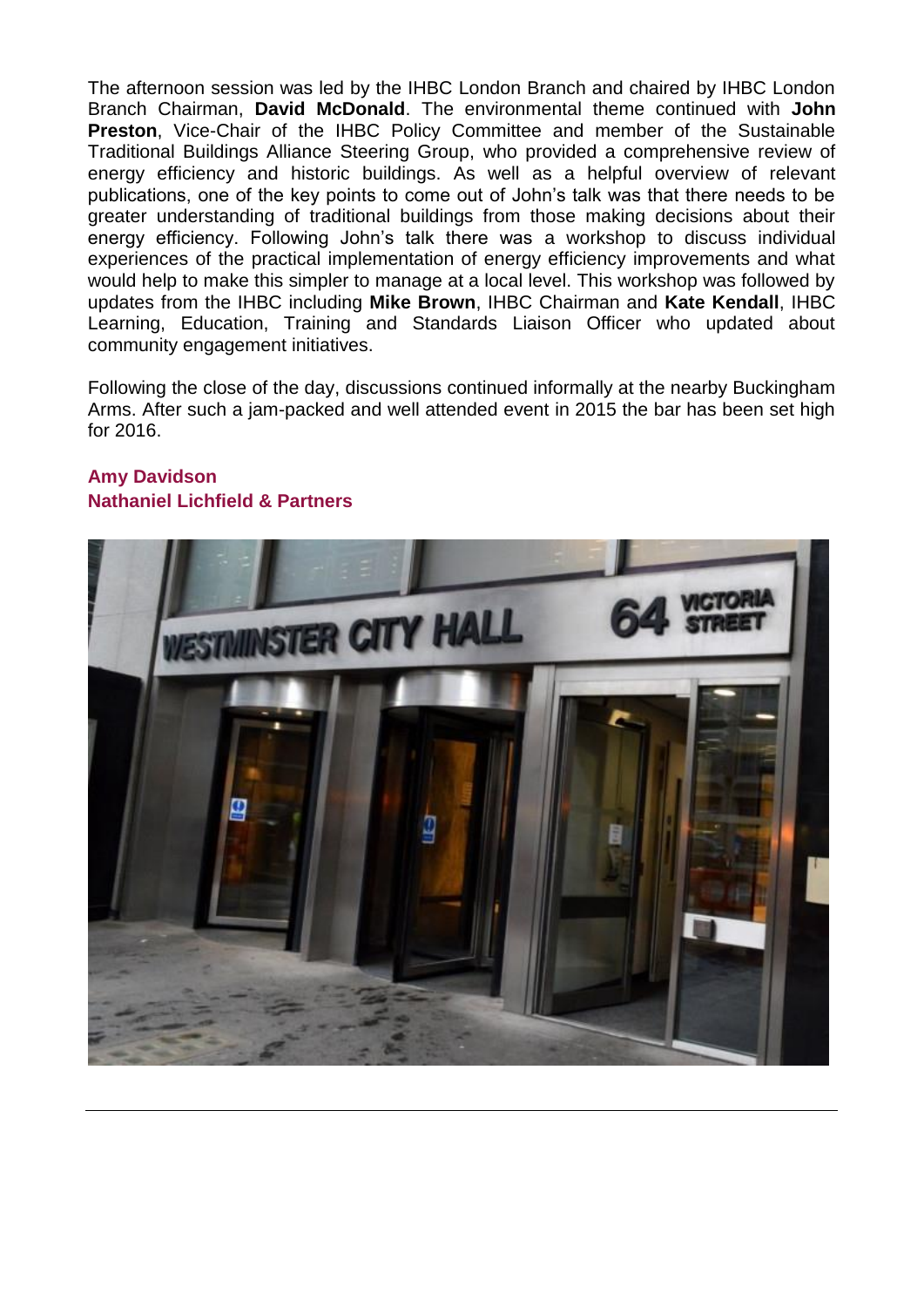### **UDL Event: Heritage Skills: How to Understand Significance, Detail and Architectural Language**

On the 2<sup>nd</sup> June, Urban Design London held a workshop on 'Heritage Skills: How to Understand Significance, Detail and Architectural Language', with talks from experts in the conservation field on some of the key concepts and terms within historic conservation. The event, sponsored by Historic England, was held in the grade I listed London Underground Headquarters at 55 Broadway, St. James's.

Following an introduction from **Edmund Bird, Heritage Advisor for the Greater London Authority and Transport for London,** the first talk on 'Significance – What it is and what it means', was given by **David McDonald, Historic Environment and Urban Design Consultant**. This started with an overview of conservation principles and values, types of heritage assets and definitions of significance. The talk identified important issues, such as how significance is measured and how the assessment of significance relates to current legislation and guidance.

**Veronica Fiorato, Designation Team Leader for London and South East at Historic England**, spoke about national versus local designation and the basis of the decision making process, highlighting the importance of careful research, inspection and consultation. A number of case studies were used to illustrate the aspects examined when considering a property for designation, with an opportunity for everyone to give their view on what they felt was interesting or special about the buildings covered.

**David Garrard, Senior Conservation Officer at the Royal Borough of Greenwich**, focussed on architectural periods and details. A brief history of architecture, from the Greco-Roman inheritance to the present day, was outlined and the talk also identified and explained key building features and architectural terms.

The afternoon session began with a group exercise. The party was split into two groups and taken on walking tours of the nearby area, each concentrating on different building types. Our group, led by David McDonald, studied Georgian housing, looking in particular at some examples of Queen Anne architecture. Everyone was given a questionnaire to fill out, identifying factors such as the building date, what makes the building significant and any particular features of interest. Following the site visit, the whole group convened to feedback and discuss what had been learned.

The final talk of the afternoon, given by **David McDonald,** addressed architectural language and vocabulary. David highlighted the principal elements to be included when providing an architectural description of a building. He also spoke about building details, giving examples of materials, roof forms, window types and decorative features.

The day finished off with a tour of the late 1920s building at 55 Broadway, designed by architect Charles Holden. The building still retains original features, including some original fireplaces and white marble drinking fountains. We ended with a climb to the top of the building, which affords some brilliant views out over Westminster and beyond.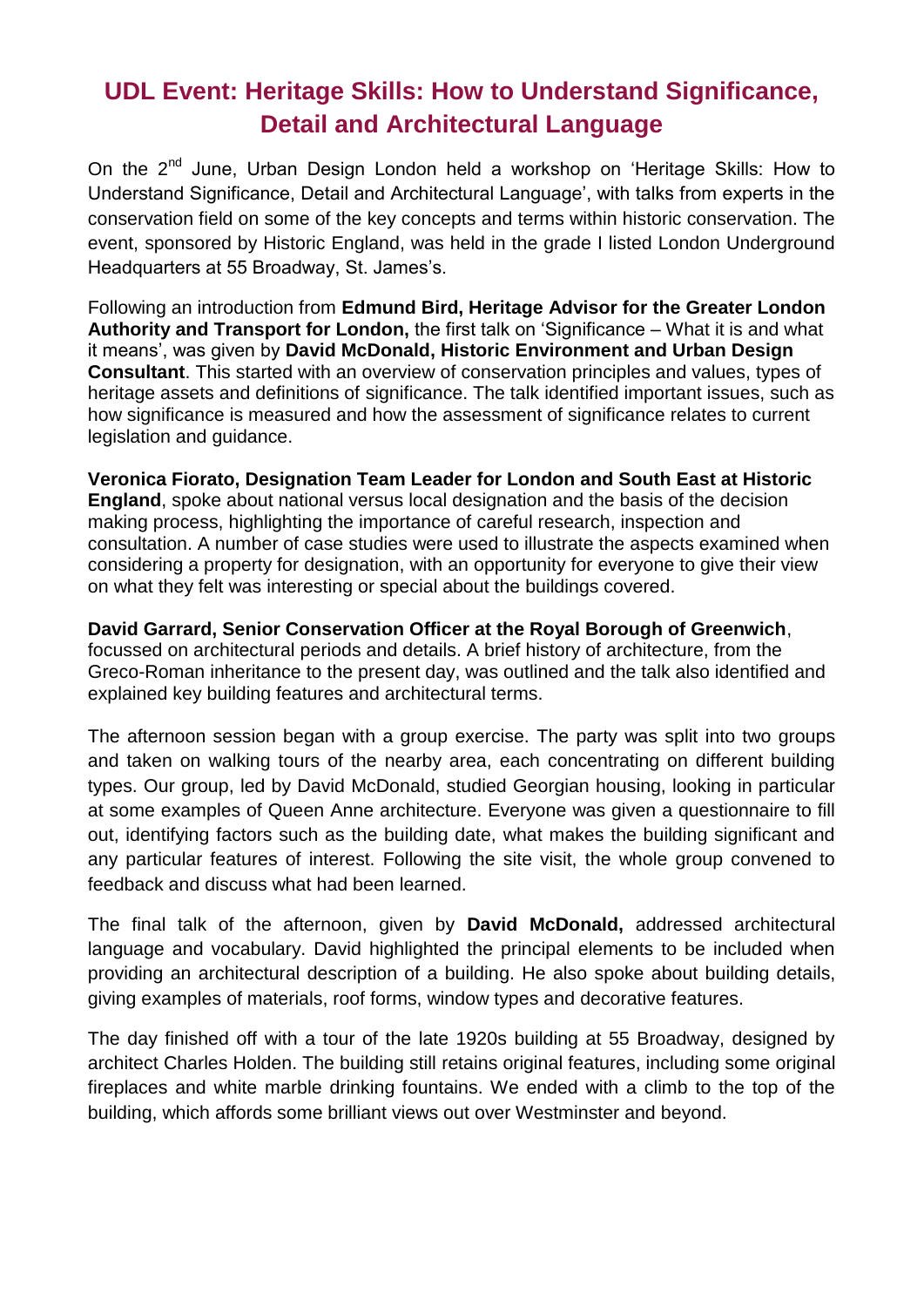

**Hannah Walker Assistant Heritage Consultant, Turley**

### **Historic England: A new era of paid-for fast-track services?**



# Historic England

On the 1st April Historic England, the new public body to look after England's historic environment, was established and just before entering purdah in the run-up to the General Election ideas for new initiatives aimed at bringing more clarity and certainty to heritage control and designation systems were announced. The proposals are trailed under the banner of "Enhanced Advisory Services" and comprise four key aspects which subject to public consultation will launch in July 2015: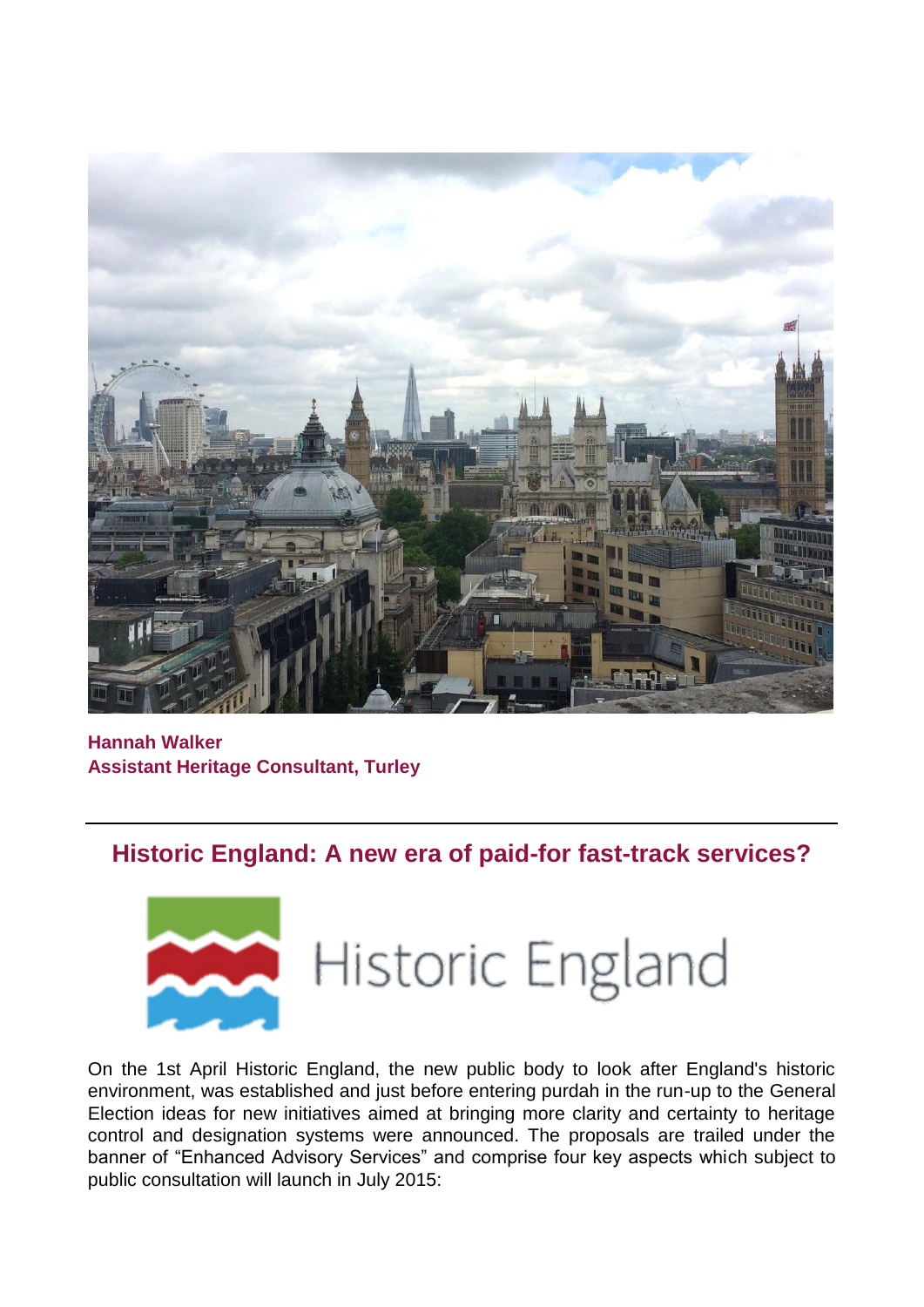**Fast-track listing** – noting that applications for listing assessment take an average of 23 weeks before a recommendation is made to Government and those seeking certificates of immunity from listing up a year to determine, a paid-for fast-track service is proposed. Here, recommendations on "straightforward" cases will be sent to Government within 12 weeks and those that are more "complex" or "contentious" within a guaranteed deadline agreed with the applicant. The cost is envisaged to be between £3,000 and £8,000 per case.

**Listing enhancement** – given that 85% of England's 376,000 listed building entries were written before 2004 with many over 40 years old, often brief and not identifying the reasons for listing, a paid-for service will offer the opportunity to upgrade a list entry to modern standards for a fee of between £3,000 and £6,000.

**Extended pre-application advice** – noting the value of such advice in the planning process a new service is proposed, where extended or ongoing advice from Historic England can be secured for fees of between £300 and £3,500, oddly only beyond an initial 15 hours of free advice.

**Screening service** – a new survey service where Historic England will at request visually screen an area to determine potential heritage assets which may or may not be eligible for listing allowing land owners to gauge the risk of proceeding with development proposals. Likely charge for a "small screening survey" is £8,000.

Notably, existing free services will remain where they currently exist and cases involving sites on a published Heritage at Risk Register or that involve national security will be exempt from cost recovery charges.

The principle of any proposals which seek to bring a greater degree of certainty and timeliness to heritage designation and control services is welcomed. However, the blanket approach to recovering the costs of the required additional resource may be contentious. For example no distinction is made between private domestic owners of listed buildings and commercial owners and developers in the suggested fee structure. If a differentiation were made, charging for all pre-application advice to commercial interests, if provided in a timely manner, would seem more sensible than an arbitrary first 15 hours free.

It is also notable in the case of faster tracked listing and certificate of immunity from listing cases that the paid-for services do not give any assurance regarding the subsequent timescales for Government to actually make the subsequent decisions.

**Roger Mascall Head of Heritage, Turley**